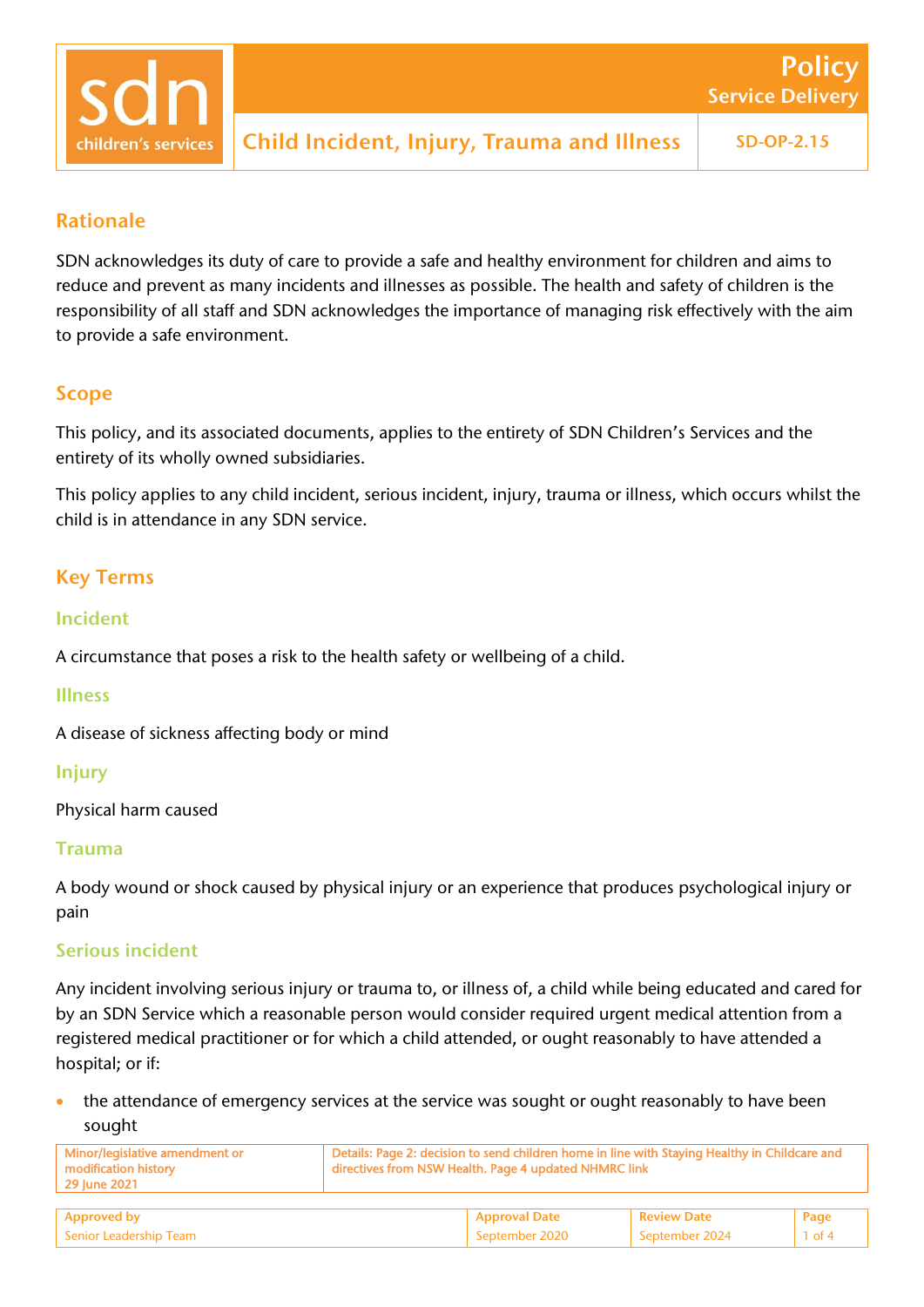- the death of a child occurs while being educated or cared for by an SDN service, or following an incident while being educated and cared for by the service
- any child appears to be missing or cannot be accounted for
- any child has been taken or removed from the service without authorisation
- any child is mistakenly locked in or locked out of the service premises or any part of the premises.
- any unauthorised use of a restricted practice

# **Policy**

SDN will provide a safe environment for all children through ongoing monitoring and Work Health and Safety (WHS) reporting.

SDN will provide relevant training for staff members and have procedures in place to support practices that minimise the risk of harm to children.

SDN will manage any child incident, injury, trauma and illness with professionalism and respect. Procedures will include preventative measures, incident management, investigation, and the follow up required to communicate effectively with emergency services, families, children, staff, and regulatory authorities.

SDN will maintain detailed records of any child incident, injury, trauma and illness in accordance with the requirements of the *Education and Care Services National Requlations* as well as the *NDIS Practice* Standards and Quality Indicators related to confidentiality and storage of records.

SDN will communicate effectively with the relevant Regulatory Authority and notify the Regulatory Authority when a serious incident occurs that involves either an injury or trauma to, or illness of, a child while being educated and cared for by a service (as per the *Child Incident, Injury, Trauma and Illness* Procedure), or a circumstance that poses a significant risk to the health, safety and wellbeing of a child/ren attending the service (in accordance with the Responding to Concerns of Risk of Harm Procedure).

In the event of a child falling ill at the Centre SDN reserves the right for the Nominated Supervisor or current Responsible Person in Charge to make the decision that the child will need to be collected from care. These decisions will be made in line with Staying Healthy in Childcare and directives from NSW Health. Collection of the child from the Centre needs to be done immediately or within a reasonable timeframe in consultation with the Nominated Supervisor / Responsible Person in Charge (refer to Children with Medical Conditions and Illness Policy and Procedure)

# Related SDN Documents

### Policies

- GI-HLP-1.09: Privacy
- WHS-OP-4.06: Emergency and Evacuation
- SD-HLP-2.02: Child Protection and Wellbeing

### • SD-OP-2.19: Death of a Child in Care

| CHILD INCIDENT. INIURY. TRAUMA AND ILLNESS POLICY |                      | $SD-OP-2.15$       |        |
|---------------------------------------------------|----------------------|--------------------|--------|
| Approved by                                       | <b>Approval Date</b> | <b>Review Date</b> | Page   |
| Senior Leadership Team                            | l September 2020 i   | September 2024     | 2 of 4 |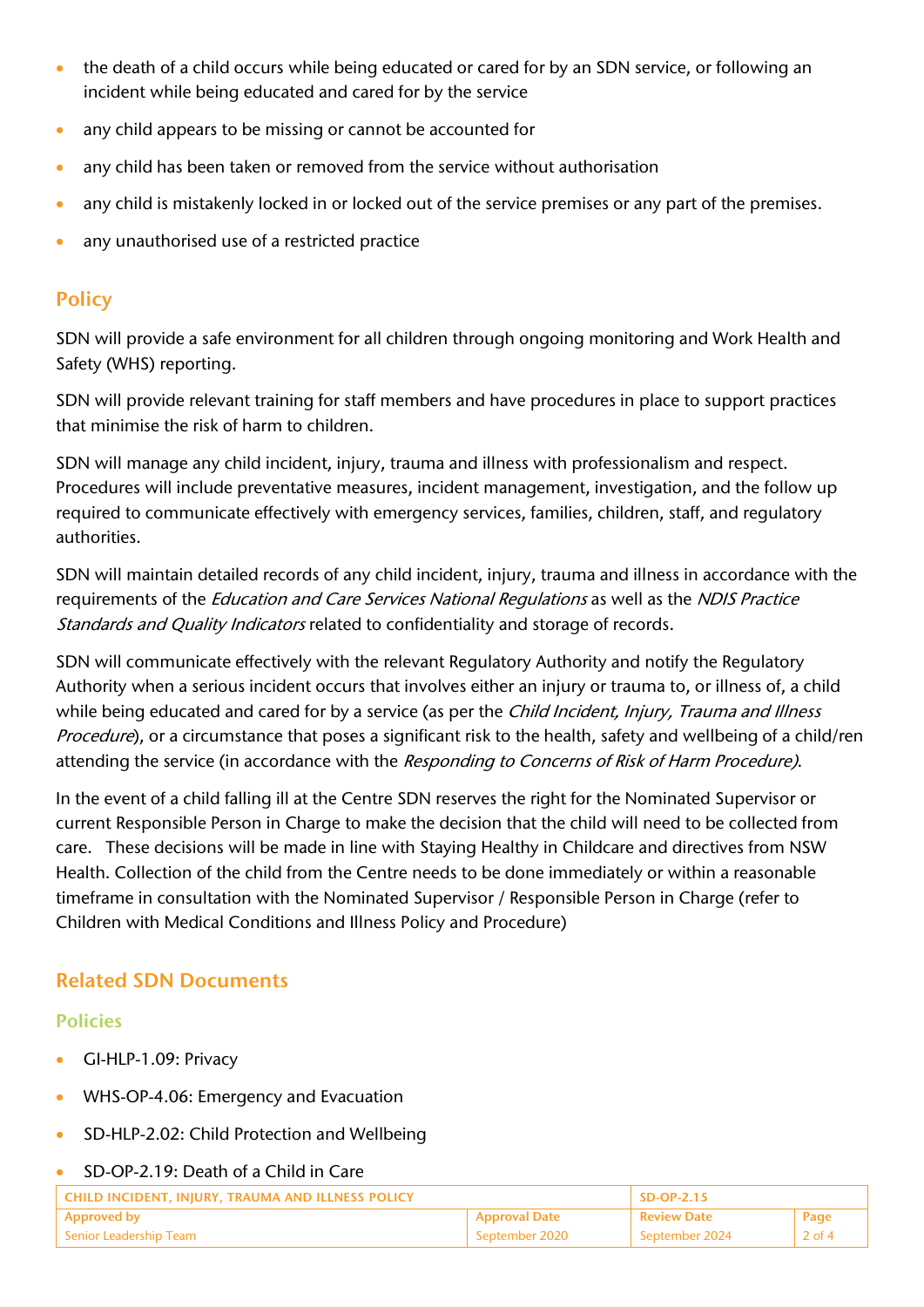- GI-HLP-1.06: Risk Management
- GI-HLP-1.07: Providing a Child Safe Environment
- GI-HLP-1.08: Managing Critical Incidents
- GI-OP-1.14: Communication with Families
- SD-OP-2.05: Supervision of Children
- SD-OP-2.09: Arrival, Departure and Late Collection of Children
- SD-OP-2.14: Children with Medical Conditions and Illness
- SD-OP-2.17: Water Safety
- SD-OP-2.18: Excursions, Incursions and Regular Outings
- SD-OP-2.24: Interactions with Children
- WHS-HLP-4.01: Work Health and Safety
- WHS-OP-4.03: Infectious Diseases
- WHS-OP-4.06: Emergency Preparedness

# Procedures

- GI-PRO-1.07-01: Providing a Child Safe Environment
- GI-PRO-2.02-01: [Reporting an Allegation of Possible](http://intranet.sdn.org.au/links/resources/?cat=225) Reportable Conduct
- SD-PRO-2.02-02: Responding to Concerns of Risk of Harm
- SD-PRO-2.02-03: Working with Children and Vulnerable People and Police Checks
- SD-PRO-2.06-01: Determining the Responsible Person
- SD-PRO-2.09-01: Arrival, Departure and Late Collection of Children
- SD-PRO-2.14-01: Children with Medical Conditions and Illness
- SD-PRO-2.14-02: Administration of Medication
- SD-PRO-2.15-01: Child Incident, Injury, Trauma and Illness
- SD-PRO-2.19-01: Death of a Child in Care
- SD-PRO-2.18-01: Excursions, Incursions and Regular Outings
- SD-PRO-2.24-01: Interactions with Children
- WHS-PRO-4.06-01: Emergency and Evacuation
- WHS-PRO-4.05-01: First Aid
- WHS-PRO-4.07-01: Safe Home Visiting
- WHS-PRO-4.09-01: Dangerous Substances

| CHILD INCIDENT, INJURY, TRAUMA AND ILLNESS POLICY |                      | $SD-OP-2.15$       |          |
|---------------------------------------------------|----------------------|--------------------|----------|
| Approved by                                       | <b>Approval Date</b> | <b>Review Date</b> | Page     |
| l Senior Leadership Team                          | September 2020       | . September 2024   | $3$ of 4 |